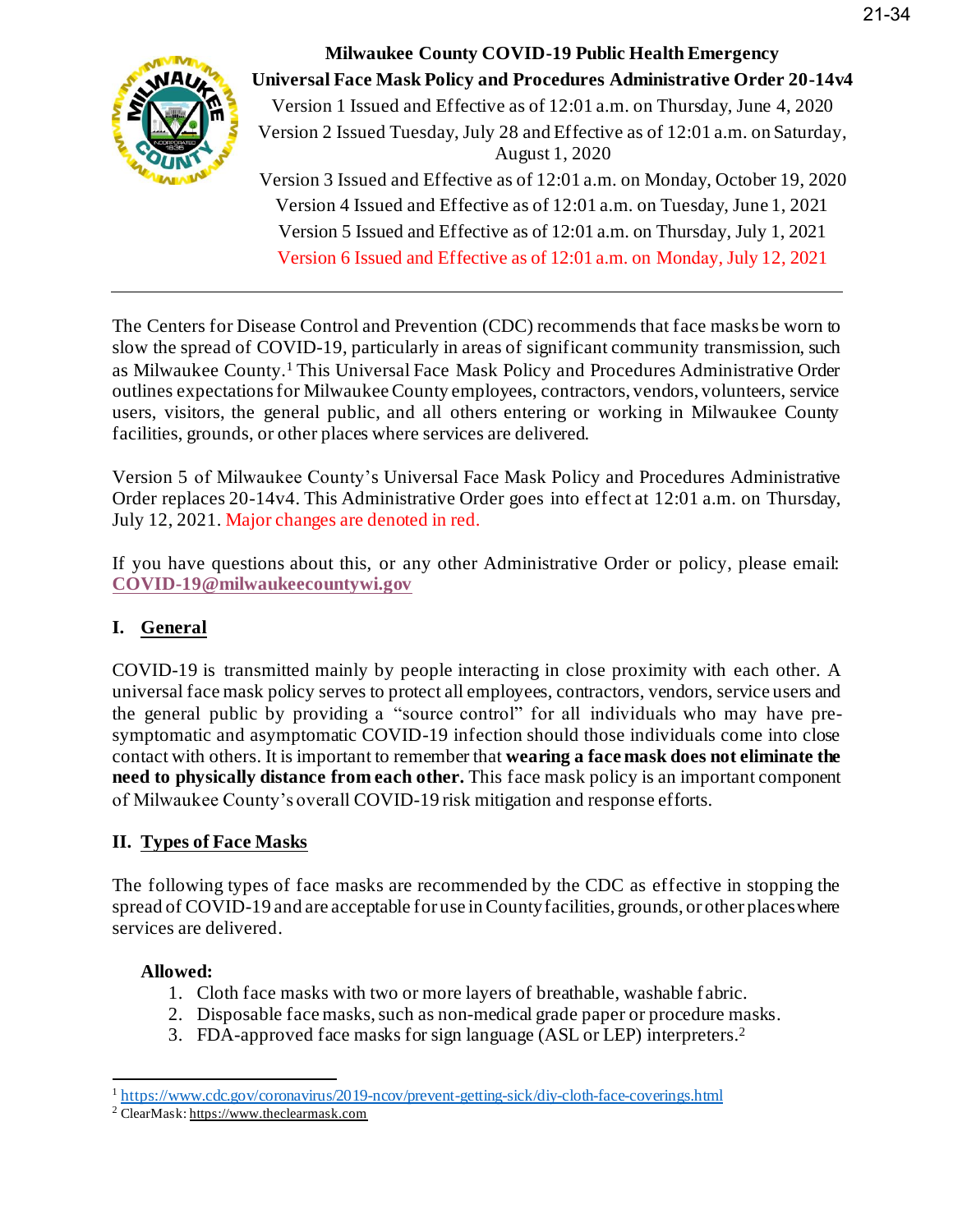4. Medical-grade surgical face masks, N95 or KN95 respirators (typically reserved for use by healthcare workers, first responders, and others who work in high-risk environments).

The following types of face coverings **are not recommended** by the CDC as effective in stopping the spread of COVID-19 and **are not acceptable** for use in County facilities, grounds, or other places where services are delivered.

#### **Not Allowed:**

- 1. Neck scarves or bandanas
- 2. Neck gaiters or buffs
- 3. Winter scarfs
- 4. Face shields
- 5. Masks with exhalation valves or vents
- 6. Masks with inappropriate writing or images

#### **III. Face Mask Requirements for County Employees, Contractors, and Vendors (together "Workers"), and Volunteers**

**A. Indoor Face Mask Requirements for Workers and Volunteers** (see exemptions in Section V)

**NOTE**: Supervisors may seek verification of an employee's vaccination status if required for staffing needs or by industry health and safety requirements. They may also seek verification of status in the context of a potential disciplinary action if there is credible evidence that an employee is misrepresenting their vaccine status to avoid face covering requirements.

- 1. Workers and volunteers who are **fully vaccinated**<sup>3</sup> and who do **not** work in High Risk or Congregate Care facilities<sup>4</sup> are not required to wear masks when not interacting with the public.
- 2. Workers and volunteers who work in High Risk and Congregate care facilities are required to wear masks at all times inside such facilities, regardless of whether or not they are vaccinated.
- 3. Workers and volunteers who are not fully vaccinated<sup>5</sup> must wear face masks at all times while inside County facilities or inside other places where services are delivered (e.g., home visits). This includes wearing a face mask when moving through a facility, using a restroom, or being in other shared spaces inside the facility.
- 4. Fully vaccinated and unvaccinated workers or volunteers must wear face masks at all times when interacting with members of the public, whether or not those members of the public are vaccinated and whether or not the employee or volunteer is able to maintain physical distance from the public (that is, maintain at least 6 feet / 2 meters of

<sup>&</sup>lt;sup>3</sup> An individual is fully vaccinated after receiving two vaccinations in a two-dose vaccine series or one vaccination in a single-dose vaccine ANDtwo weeks or more have passed since the individual received the final dose.

<sup>4</sup>A High Risk or Congregate Living Facility houses individuals for eight hours or longer, including the County Jail, House of Correction, Behavioral Health inpatient hospital, and Division of Youth and Family Services youth detention center

<sup>&</sup>lt;sup>5</sup> <https://www.cdc.gov/coronavirus/2019-ncov/vaccines/fully-vaccinated.html>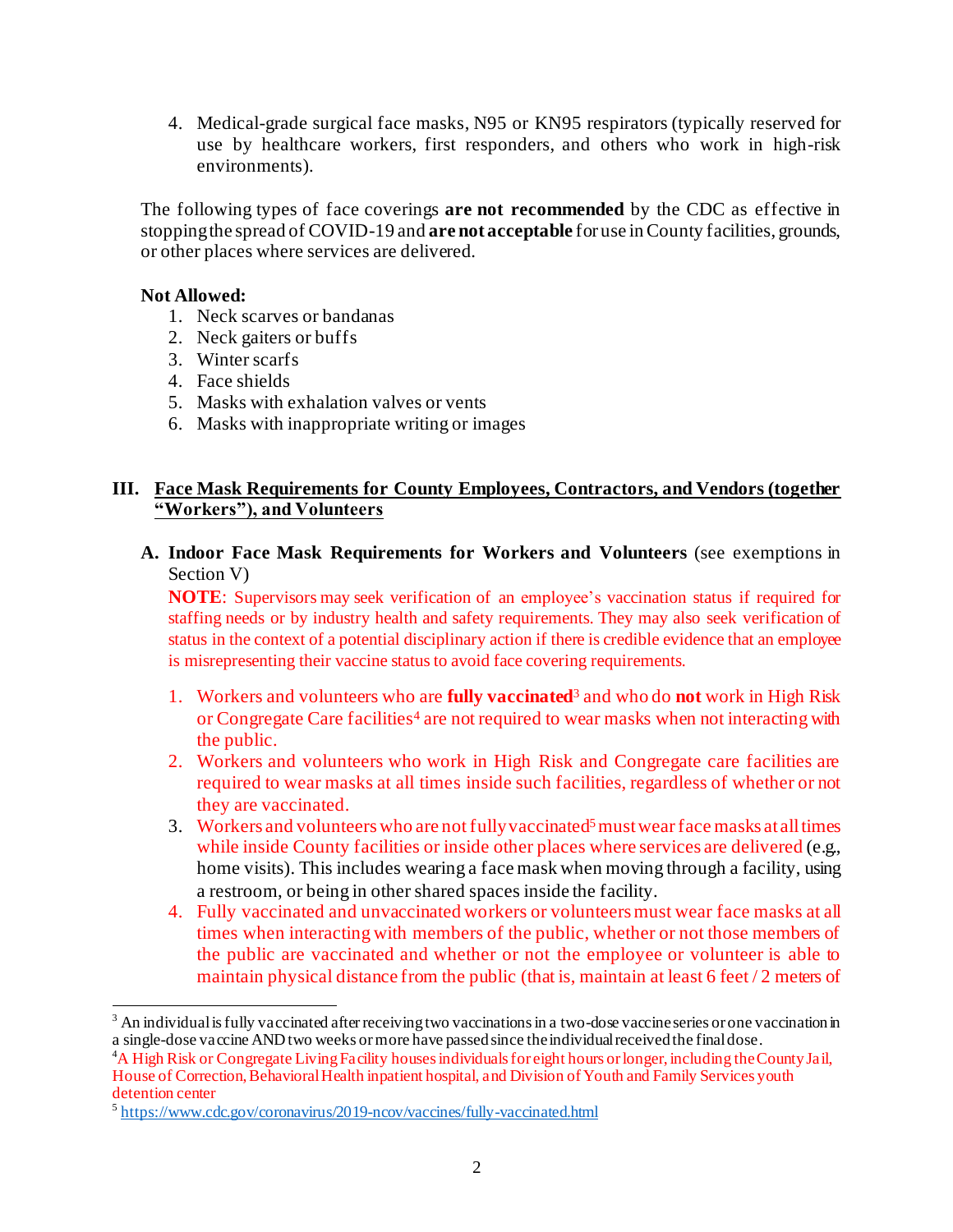distance). Masks are also required when employees or volunteers gather in a common space such as a courtroom or meeting room with members of the public, regardless of vaccination status of any individual or physical distances between individuals.

- 5. Fully vaccinated workers or volunteers are not required to wear a face mask while in a vehicle with other fully vaccinated people. Any unvaccinated individuals in the vehicle must wear masks.
- 6. If a worker or volunteer is alone inside their enclosed office, a cubicle with a partition that extends above 6 feet high, or a work vehicle, they are not required to wear a mask.
- 7. Workers and volunteers who require medical grade face masks or respiratory protection are required to follow above policies until reporting to their work area where medicalgrade face masks or respiratory protection are distributed.
- **B. Outdoor Face Mask Requirements for Workers and Volunteers** (see exemptions in Section V)
	- 1. Milwaukee County workers and volunteers **do not** need to wear face masks in outdoor settings regardless of their vaccination status and regardless of their ability to physically distance (that is, maintain at least 6 feet / 2 meters of distance) from people, including colleagues and members of the public.
	- 2. Maintaining physical distance between individuals remains a key component of managing the risk of COVID-19, especially for the unvaccinated, and wherever possible workers and volunteers should continue to maintain distance between themselves and others.

### **C. Other Guidance for Departments, Workers, and Volunteers**

- 1. If a department's operations or services require a separate face mask policy specific to recommended industry standards (e.g., healthcare, emergency response), the worker should follow industry face masks requirements.
- 2. If a worker or volunteer forgets their cloth mask when reporting to work, they should use a paper face mask from the distribution at the point of entry.
- 3. Workers and volunteers are expected to regularly wash cloth masks or replace a disposable mask after daily use.<sup>6</sup>

## **IV. Service Users, Visitors, and General Public (together, "Members of the Public")**

- **A. Indoor Face Mask Requirements for Members of the Public** (see exemptions in Section V)
	- 1. Fully vaccinated and unvaccinated members of the public ages 3 and older must wear face masks while inside County facilities or when receiving County services indoors (e.g., home visits).
	- 2. If attending private events held at County facilities, fully vaccinated members of the public are not required to wear masks. Unvaccinated members of the public and County employees regardless of their vaccination status who are attending private events held at County facilities are required to wear masks. No proof of vaccination status shall be required of any member of the public attending a private event.

<sup>6</sup> <https://www.cdc.gov/coronavirus/2019-ncov/prevent-getting-sick/how-to-wash-cloth-face-coverings.html>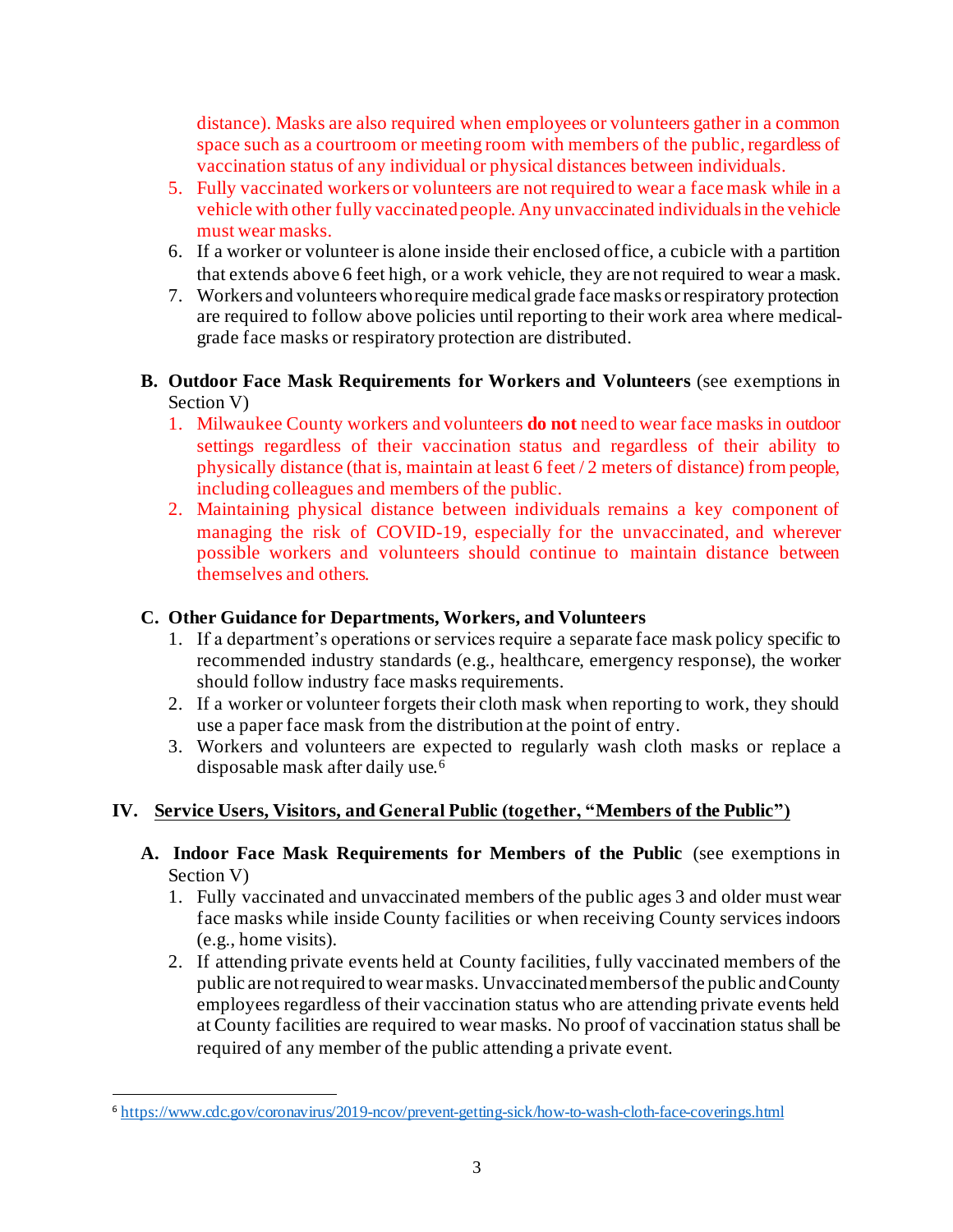- 3. Face masks are required at all times on Milwaukee County Transit System (MCTS) Buses and at General Mitchell International Airport. This requirement is consistent with current federal law. 7
- 4. Face masks are required in indoor facilities that are adjacent to outdoor areas (e.g., golf shops, indoor exhibits at the Zoo, and indoor food service areas).

#### **B. Outdoor Face Mask Requirements for Members of the Public**

Fully vaccinated and unvaccinated members of the public are not required to wear a face mask on outdoor County grounds. Unvaccinated members of the public are strongly encouraged, though not required, to wear face masks at all times in outside public areas where consistent physical distancing is not possible.

#### **C. Supply and Distribution of Face Masks to Members of the Public**

The County will provide face masks to members of the public at all indoor County facilities and service areas, including on MCTS buses. The County will be supplying masks at the Zoo, or similar facilities, to people who did not bring their own masks. A member of the public may use their own face mask.

**Departments or elected offices that manage entry points to County facilities shall be responsible for the requisition of disposable face masks and the process for distribution.** Departments operating within facilities should keep a small supply of disposable face masks on hand for instances in which a member of the public shows up without a mask. Non-medical grade disposable face masks can be requisitioned through Marketplace Central.

### **V. Exemptions from Wearing a Face Mask**

### **A. People Who are Exempted from Wearing a Mask**

- 1. Children ages two (2) years old and younger.<sup>8</sup> Children ages 3 through 12 should only wear a face mask if a parent or guardian monitors to make sure it is worn safely. All children under 12 years old must remain within six (6) feet of parent/guardian, or household unit, and those who are small enough should be in a stroller or cart.
- 2. Anyone with a disability that makes it difficult to put on, wear, or remove a face mask.
- 3. Anyone consistently interacting with a person who is deaf or hard of hearing and primarily relies on lip reading.
- 4. Anyone who has been advised by a medical professional not to wear a face mask because of personal health issues.<sup>9</sup>
- 5. Anyone who has difficulty breathing<sup>10</sup> or is incapacitated.

### **B. Times When a Person May Temporarily Remove Their Face Mask**

1. Some services require that workers or members of the public not have a face mask on during certain times (e.g., witness in a court hearing, genetics test). Departments and

<sup>7</sup> [https://www.tsa.gov/news/press/releases/2021/04/30/tsa-extends-face-mask-requirement-airports-and](https://www.tsa.gov/news/press/releases/2021/04/30/tsa-extends-face-mask-requirement-airports-and-throughout#:~:text=The%20CDC%20recently%20announced%20that,hands%20or%20use%20hand%20sanitizer)[throughout#:~:text=The%20CDC%20recently%20announced%20that,hands%20or%20use%20hand%20sanitizer](https://www.tsa.gov/news/press/releases/2021/04/30/tsa-extends-face-mask-requirement-airports-and-throughout#:~:text=The%20CDC%20recently%20announced%20that,hands%20or%20use%20hand%20sanitizer). <sup>8</sup> <https://www.cdc.gov/coronavirus/2019-ncov/prevent-getting-sick/how-to-wear-cloth-face-coverings.html>

<sup>&</sup>lt;sup>9</sup> Employees, contractors, and vendors must provide a note from their doctor to use this exemption.

 $10$  Employees, contractors, and vendors must provide a note from their doctor to use this exemption.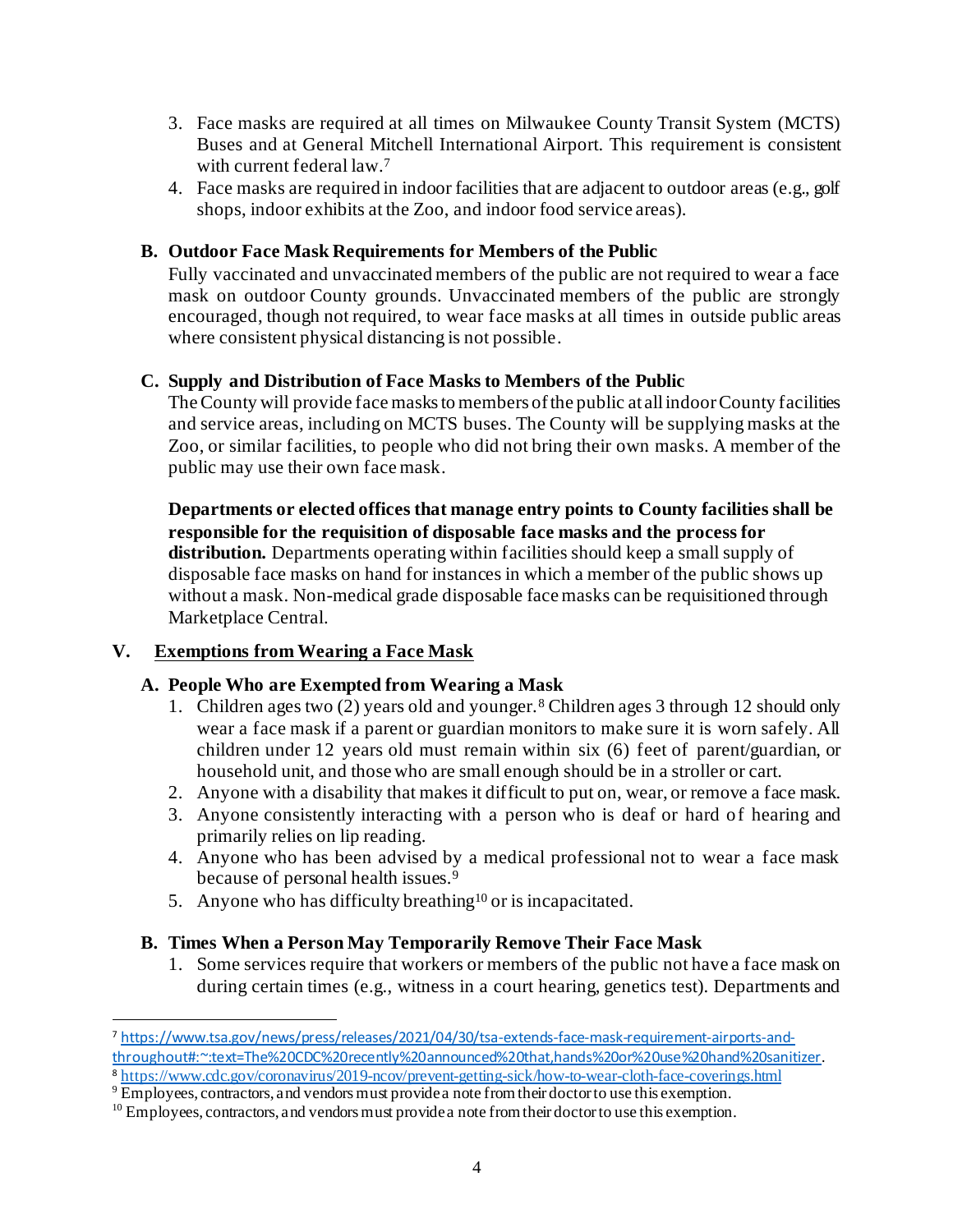elected offices may have local exemption policies for face mask removal for points in time; additional risk mitigation measures should be put in place per the minimum requirements in Administrative Order Phased Re-Opening Guidance for Milwaukee County Services and Facilities (20-13).<sup>11</sup>

- 2. When consuming food or beverages indoors when other risk mitigation measures are in place per the minimum requirements in Administrative Order Phased Re-Opening Guidance for Milwaukee County Services and Facilities (20-13). 12
- 3. If a worker or volunteer is alone inside their enclosed office or work vehicle. This does not apply to cubicles unless the partition extends above 6 feet high, or the worker or volunteer is the only person in the entire cubicle workspace.

## **C. Visual Marker for Exemptions**

- 1. **Employees:** Any exemption from this Order will require a request for accommodation and certification from a health care provider. If an employee requests an exemption, they must notify their supervisor and designated HR Business Partner as part of the request. An HR Business Partner will provide an employee with a qualifying exemption in the form of a yellow badge holder that they may wear as a visual marker to identify the exemption when moving through County facilities.
- 2. **Members of the Public:** Members of the public who state that they have a qualifying exemption to wearing a face mask should be provided an exemption sticker to wear while inside County facilities, excluding buses and the airport. Stickers shall only be distributed at County facilities and grounds with controlled entry points. Members of the public do not need to provide any documentation of a qualifying exemption. Departments managing controlled entry points should order exemption stickers in Marketplace Central by searching "Face Mask Exempt Sticker" or "COVID-19 SIGN 013".

### **V. Enforcement Policy & Procedure**

**A. Employees:** Milwaukee County employees are expected to follow the face mask requirements. Employees who fail to follow any of the work rules outlined in this policy may be subject to disciplinary action, up to and including termination.

### **B. Members of the Public**

Enforcement of the policies in this Order will be based on the County facility per the below:

- 1. **Milwaukee County Courthouse Complex & Vel Phillips Juvenile Justice Center:**
	- i. Any member of the public who refuses to wear a face mask without a qualifying exemption shall be refused entrance. If the person refusing to wear a mask is at the Courthouse because of a mandated court hearing, subpoena, and/or a court case-related activity, facility security shall give that person a call list and tell them to call the appropriate number for instructions **before leaving the facility**. The court official will determine the next steps for the individual refusing to wear a mask.

<sup>&</sup>lt;sup>11</sup> See "Administrative Orders" Section[: https://county.milwaukee.gov/EN/COVID-19](https://county.milwaukee.gov/EN/COVID-19)

<sup>&</sup>lt;sup>12</sup> See "Administrative Orders" Section[: https://county.milwaukee.gov/EN/COVID-19](https://county.milwaukee.gov/EN/COVID-19)